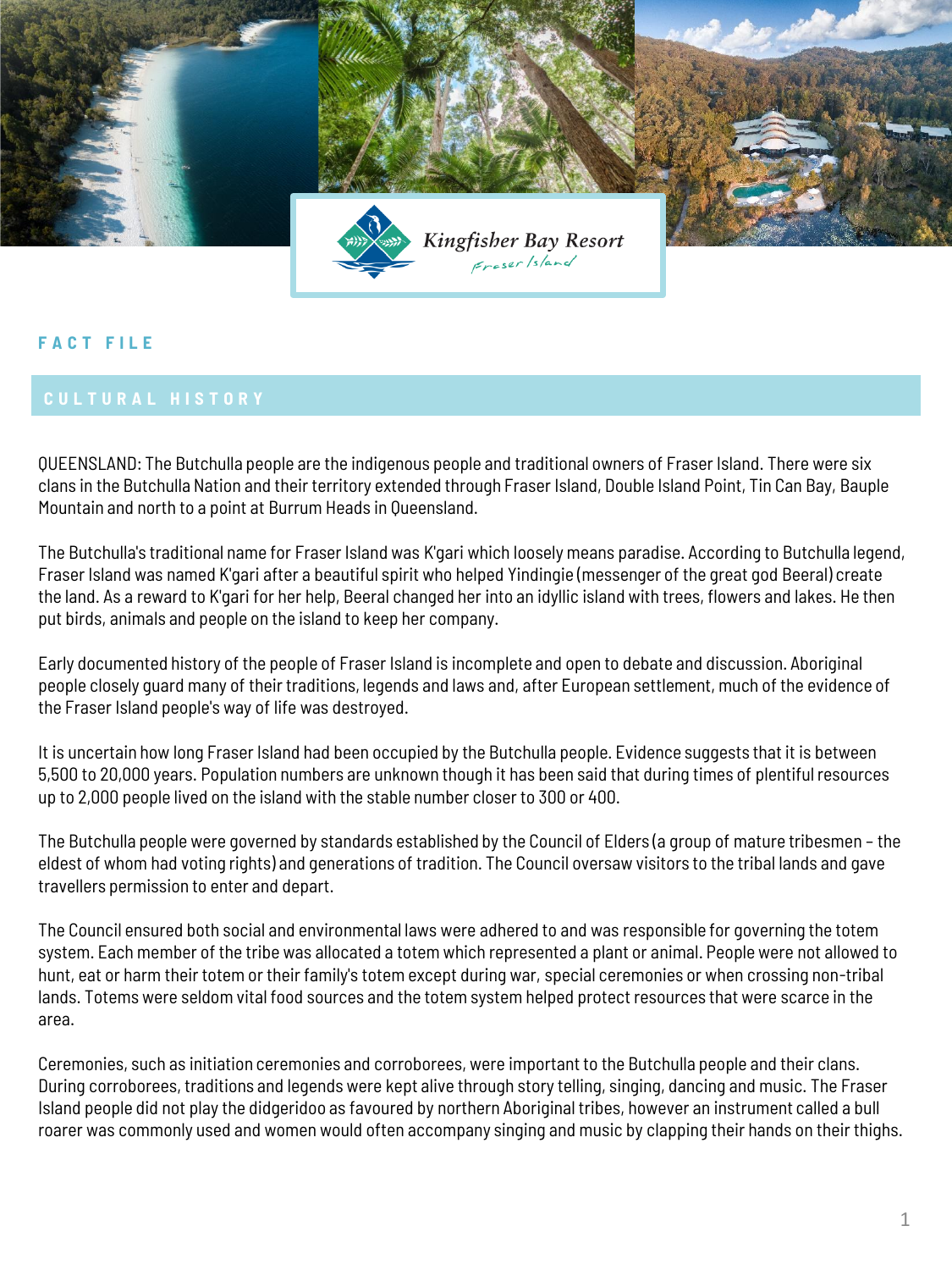

Male initiation ceremonies were held in a bora ring - a sacred ceremonial area. Young men were scarred across their shoulders and chest. This was known as moolgarr. As part of the initiation the younger men were taught by older tribal members. Women were strictly prohibited from watching any part of the initiation and if caught doing so were killed.

In turn, young girls were taught their skills and learned about womanhood from one of the tribe's older women. Females were usually married by the time they turned 14. The Butchulla people had little use for clothing although body and head decoration was common. Headdresses and body ornaments were made from feathers, shells and animal teeth.

Because of the mild Fraser Island climate, the Butchulla people did not always need shelters. In inclement weather, shelters were constructed from bark, stakes and sometimes hollow trees. Rock to make hunting and cooking tools had to be imported from the mainland and may also have come from a quarry on nearby Woody Island.

The Butchulla diet comprised mainly seafood. Fish were scoop-netted, trapped or speared after a lookout had sighted a school. Wongs (or pipi), a shellfish dug from the sand below the high tide mark, was also a favourite food. They could be cooked in a few minutes by placing the shells on the sand and covering them with leaves and grass, which was then set alight.

The Aborigines returned to the same places each year to feast and the discarded shells and bones from the seafood formed huge mounds or middens over hundreds, sometimes thousands, of years. These middens are common along the east coast. Dugong were hunted and turtles/turtle eggs were also a food source (although a turtle's nest was never completely robbed).

Plants provided an important source of starch for the Butchulla. Pandanus nuts, reed and grass seeds, yams and fern roots were regularly eaten. The fruit of the Macrozamia Palm was also eaten after it had been detoxified in running water for a number of days and then pounded into flour. It was forbidden to pick wild flowers as these had to be left for the bees, which provided honey.

The people of Fraser Island often went to the mainland for hunting or festivals. Boats were made from two slabs of bark joined together in a frame of saplings. Trees with canoe shaped scars can still be seen on the island, with good examples found near Dundonga Creek and inland from Happy Valley.

It has been well documented that the Butchulla people, along with thousands of tribes from all over Queensland, attended a bunya festival for months on end. The festival was held every three years in line with the ripening of the bunya pine nut crop. This was a good time to swap knowledge, songs and traditions with other tribes.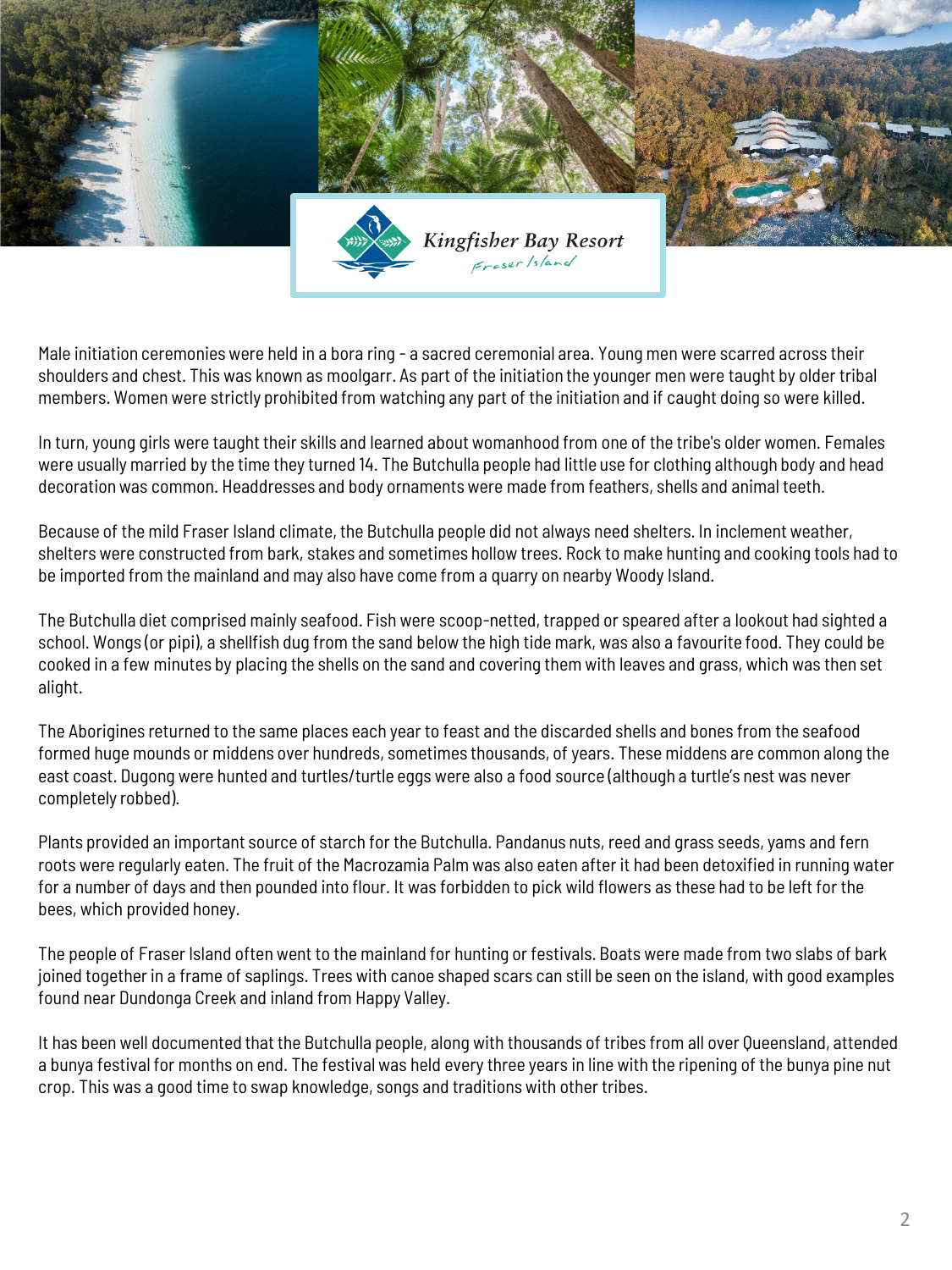

Captain Cook first sighted the Fraser Island Butchulla people during 1770 and named Indian Head – a rocky outcrop on the eastern beach - after them. Captain Matthew Flinders was one of the first European men to have contact with the islanders in a series of peaceful meetings between 1799 and 1802.

Escaped convicts came in contact and occasionally lived with tribes in the area. In 1842, Andrew Petrie led a small government survey team to the Wide Bay area and shortly after this colonisation began.

In 1850 an estimated 1,800 to 2,000 Aboriginal people were on Fraser Island. In 1860 the island was gazetted as an Aboriginal reserve, but this status was revoked only two years later when the timber industry commenced. Conflict and disease took their toll and by 1872 Aboriginal numbers were down to 435, falling to only 230 by 1880.

During 1897, government policy dictated that Aborigines in Maryborough and surrounding areas were to be relocated to an Aboriginal station at White Cliffs, on the western side of Fraser Island. This station was soon moved further north to Bogimbah Creek and by 1900 people from more than twenty different tribes, from as far away as Townsville, were living there.

Conditions were poor and food was scarce. Nothing improved when the Australian Board of Missions took over the Bogimbah Creek station in February 1900. Life became far more regulated, prayer meetings were held twice daily and strict duty rosters were set up. One day a week was set aside for recreation.

Diseases, such as measles, mumps and venereal diseases, were having a disastrous effect and malnutrition was common. In 1904 the Bogimbah Creek station was closed. It is not known how many people died there as no statistics are available and grave sites were destroyed when a timber camp was established there in 1905. In July of 2014, Queensland scientists used ground-penetrating radar to search for the century-old burial ground and found some graves. There are no current plans to excavate them, however the discovery of the site will enable its protection.

There are now only a handful of surviving descendants of the Fraser Island Butchulla people. Their history is an important part of Fraser Island and today efforts are being made to find, recognise and manage cultural sites so that future generations can learn, understand and respect the Butchulla way of life.

The end of October of 2014 saw in an historic day in Fraser Island's history as the Federal Court of Australia conducted a special on-country sitting at Kingfisher Bay to award Native Title over the land and waters of Fraser Island to the traditional owners of the land – The Butchulla people.